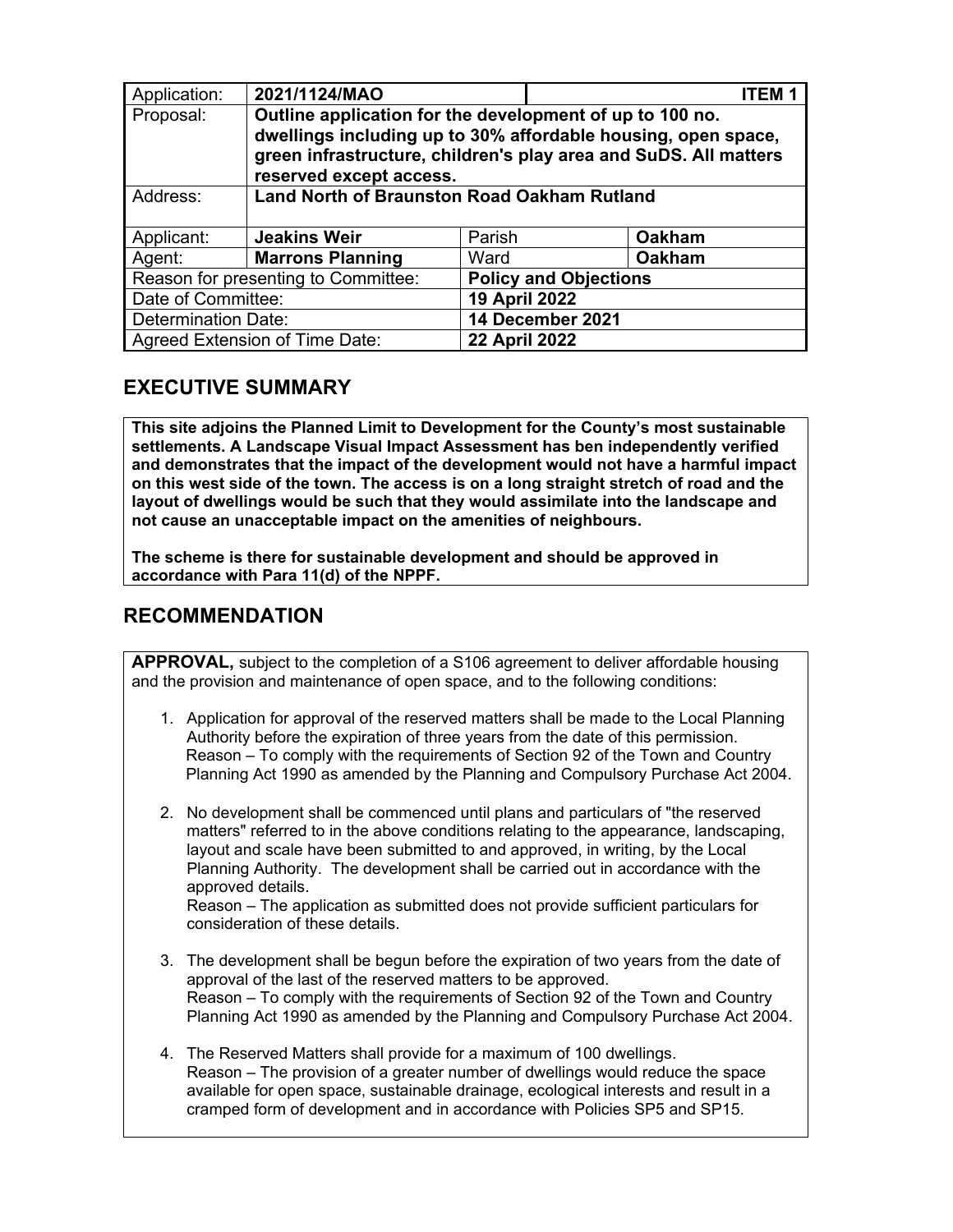5. The Reserved Matters shall be based upon the following plans and documents:

Arboricultural Assessment – FPCR September 2021 Ecological Appraisal – FPCR September 2021

HLEF80928 Rev A – Conceptual Drainage Strategy Flood Risk Assessment and Drainage Strategy- RPS 27 August 2021

and shall have regard to:

- The revised Illustrative Master Plan Ref. P21-1316-Rev D, received 11 March 2022.
- The Design & Access Statement, Armstrong Burton, September 2021, Ref P21-1316 200C) (as amended by the revised Illustrative masterplan and the supplemental comments contained in The Building for A Healthy Life Assessment – 23 December 2021).

Reason – To ensure that the final development accords with the parameters set out in the outline application has an acceptable relationship with the adjoining properties, provides adequate open space and a sustainable drainage scheme and in the interests of proper planning.

- 6. The development shall be carried out in accordance with the access plan number JNY11036-01B. Reason – To ensure that the site is accessed safely in accordance with the approved plan.
- 7. The development shall be carried out in accordance with Chapter 9 (Action Plan) of the Residential Framework Travel Plan RPS, 25 August 2021 Reason – To ensure that sustainable travel is built into the development.
- 8. No development shall commence until details of existing and proposed levels of the site, finished floor levels and identifying all areas of cut or fill, have been submitted to and approved in writing by the Local Planning Authority. The layout of the 2 or more storey houses shall take account of the levels change across the site and demonstrate that they will have a satisfactory relationship with the landform, wider visual amenity and adjacent residents. The development shall be completed in accordance with the agreed scheme before any dwelling is first occupied. Reason – To ensure that the relations hip of the proposed dwellings to each other and to adjacent dwellings is acceptable, in the interests of residential amenity.
- 9. No development shall take place until precise details of the provision, siting, design and materials of screen walls and fences have been submitted to and approved in writing by the Local Planning Authority. The approved screen walls and fences shall be erected prior to the dwellings to which they relate being first occupied and thereafter be retained in the approved form. Reason – To ensure that appropriate boundaries are installed in the interests of visual and residential amenity.
- 10. The landscaping scheme to be submitted as part of the reserved matters shall be designed in accordance with the indicated Biodiversity Net Gain by FPCR dated xxx. Reason – To ensure that the development provides the requisite increase in biodiversity for the site.
- 11. All changes in ground levels, hard landscaping, planting, seeding or turfing shown on the approved landscaping details, approved in Condition 2 above, shall be carried out during the first planting and seeding season (October - March inclusive) following the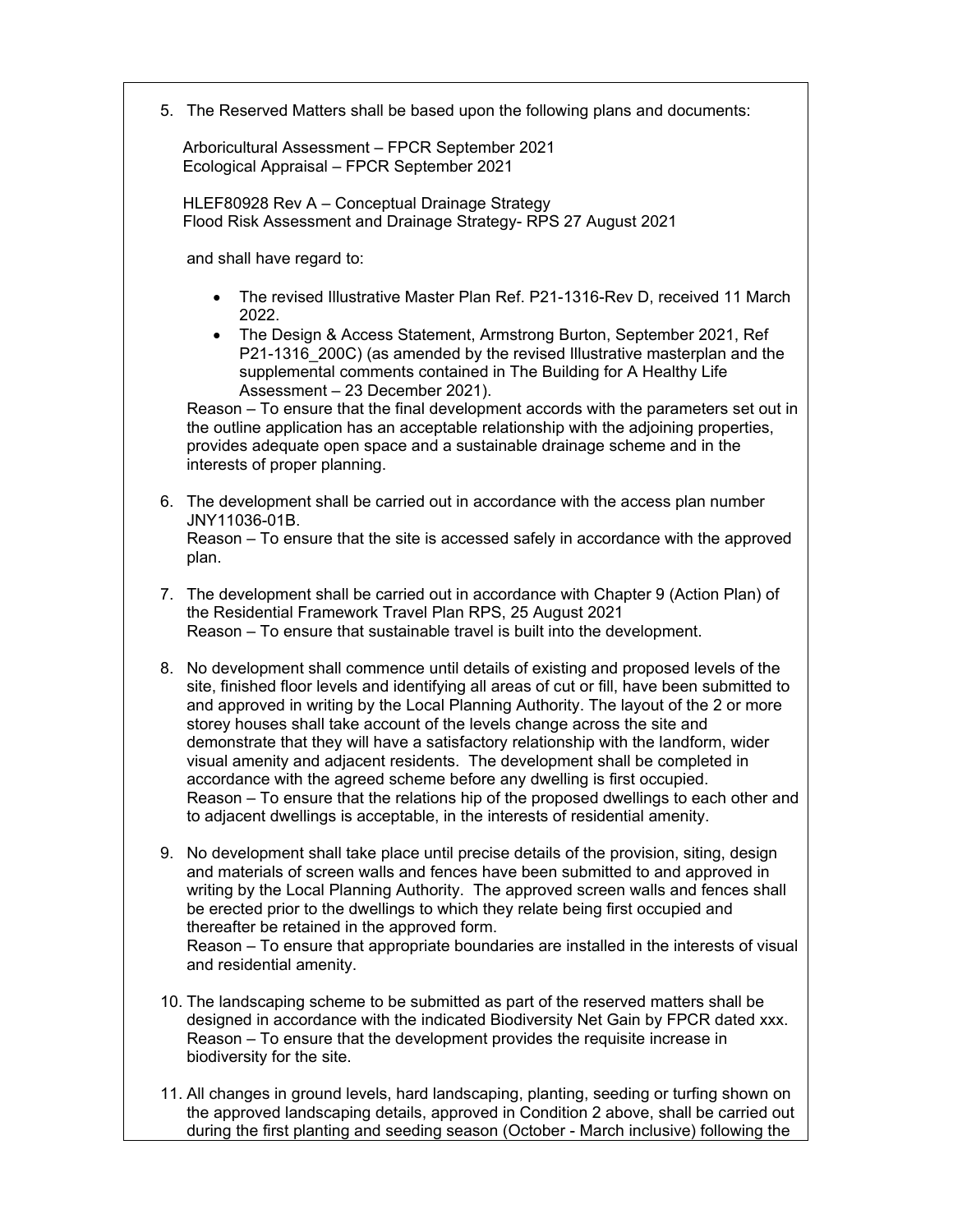commencement of the development or in such other phased arrangement as may be agreed in writing by the Local Planning Authority. Any trees or shrubs which, within a period of 5 years of being planted die are removed or seriously damaged or seriously diseased shall be replaced in the next planting season with others of similar size and species.

Reason – To ensure that the landscaping is carried out at the appropriate time and is properly maintained, in the interests of residential and visual amenity.

12. No development shall take place within the application site until the applicant or developer has secured the implementation of a programme of archaeological work in accordance with a written scheme of investigation which has been submitted to and approved, in writing, by the Local Planning Authority.

Reason – To allow proper investigation and recording of the site, which is potentially of archaeological and historic significance.

13. No development shall take place until the existing trees on the site, agreed with the Local Planning Authority for inclusion in the scheme of landscaping / shown to be retained on the approved plan, have been protected by the erection of temporary protective fences in accordance with BS5837:2012 and of a height, size and in positions which shall previously have been agreed, in writing, with the Local Planning Authority. The protective fences shall be retained throughout the duration of building and engineering works in the vicinity of the trees to be protected. Within the areas agreed to be protected, the existing ground level shall be neither raised nor lowered, and no materials or temporary building or surplus soil shall be placed or stored there. If any trenches for services are required in the protected areas, they shall be excavated and back-filled by hand and any tree roots encountered with a diameter of 5cm or more shall be left unsevered.

Reason – The trees are important features in the area and this condition is imposed to make sure that they are properly protected while building works take place on the site, in accordance with Policy SP15.

14. The development hereby permitted will be restricted to a maximum discharge rate of 4.3l/s for the whole site in accordance with Para 10.4 of the Flood Risk Assessment and Drainage Strategy - RPS, 27 August 2021.

Reason – To ensure that there is no flood risk off the site resulting from the proposed development.

- 15. The development hereby permitted shall not commence until full details of the design, implementation, maintenance and management of a sustainable surface water drainage scheme have been submitted to and approved in writing by the local planning authority. Those details shall include:
	- a) Information about the temporary storage facilities, means of access for maintenance, the methods employed to delay and control surface water discharged from the site, and the measures taken to prevent flooding and pollution of the receiving groundwater and/or surface waters;
	- b) Any works required off-site to ensure adequate discharge of surface water without causing flooding or pollution (which should include refurbishment of existing culverts and headwalls or removal of unused culverts and ditch clearance where relevant);
	- c) Flood water exceedance routes, both on and off site;
	- d) A full capacity and condition assessment of the existing ditches from the discharge points.
	- e) Site investigation and test results to confirm infiltrations rates; and
	- f) A detailed management and maintenance plan for the lifetime of the development which shall include the arrangements for adoption by an appropriate public body or statutory undertaker, management and maintenance by a Residents' Management Company or any other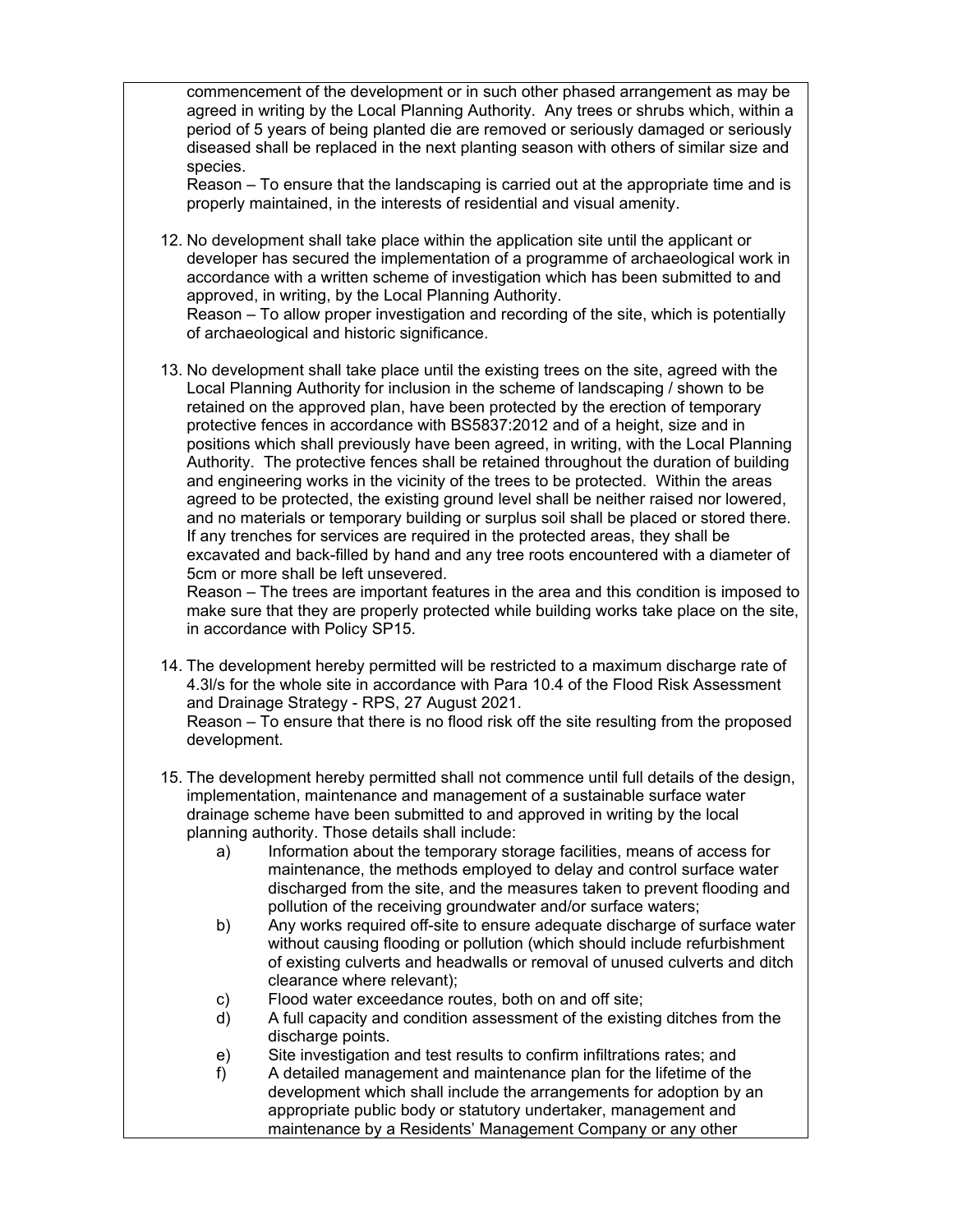arrangements to secure the operation of the surface water drainage scheme throughout its lifetime.

The development shall not be occupied until the approved scheme has been implemented in full.

Reason – To ensure that the proposed development can be adequately drained whilst ensuring there is no flood risk on or off the site resulting from the proposed development.

- 16. The development hereby permitted shall not commence until Land Drainage Consent has been granted for the outfall into the adjacent ordinary water course. Reason – To prevent the increased risk of flooding off-site resulting from the proposed development.
- 17. Car parking including garages and turning shall be provided in accordance with the approved layout plans prior to the first occupation of the dwellings to which it relates. It shall thereafter be retained and not used for any other purpose other than the parking and turning of vehicles. Reason – In order to ensure that sufficient car parking and turning remains available on site.
- 18. Any new trees located within 5m of the existing or proposed public highway must be planted with root-protection, details of which must be approved in writing by the Local Planning Authority.

Reason – In the interests of highway safety.

- 19. All vehicular and pedestrian accesses will be designed to prevent the discharge of surface water from the development onto the existing or proposed public highway. Reason – To prevent hazards caused by water flowing onto the highway and to avoid the formation of ice on the highway in the interest of highway safety.
- 20. The carriageway of the proposed principal junction with the existing public highway shall be constructed up to and including at least road base level or be constructed as a temporary access and be available for use prior to the commencement of any development including the delivery of materials. Reason – To ensure that the junction is available for use at the outset in the interests of highway safety.
- 21. No dwelling shall be occupied until the access road or driveway linking that dwelling to the public highway has been completed to a minimum of base course level and shared surfaces and footways/cycleways shall be completed to surface course level. In the event any of the dwellings will be occupied prior to the carriageway serving that property being fully surfaced then a timetable and phasing plan for completing the roads shall be submitted to and approved in writing by the Local Planning Authority. The carriageways shall thereafter be completed in accordance with the approved timetable and phasing plan.

Reason – In the interests of highway safety.

22. Prior to first occupation of any dwelling, vehicle to vehicle visibility splays of 2.4m x 25m at internal junctions, vehicle to pedestrian visibility splays of 2m x 2m at all vehicle accesses and forward visibility splays of 25m shall be provided in accordance with the details shown on plan the approved plan. Reason – In the interest of highway safety.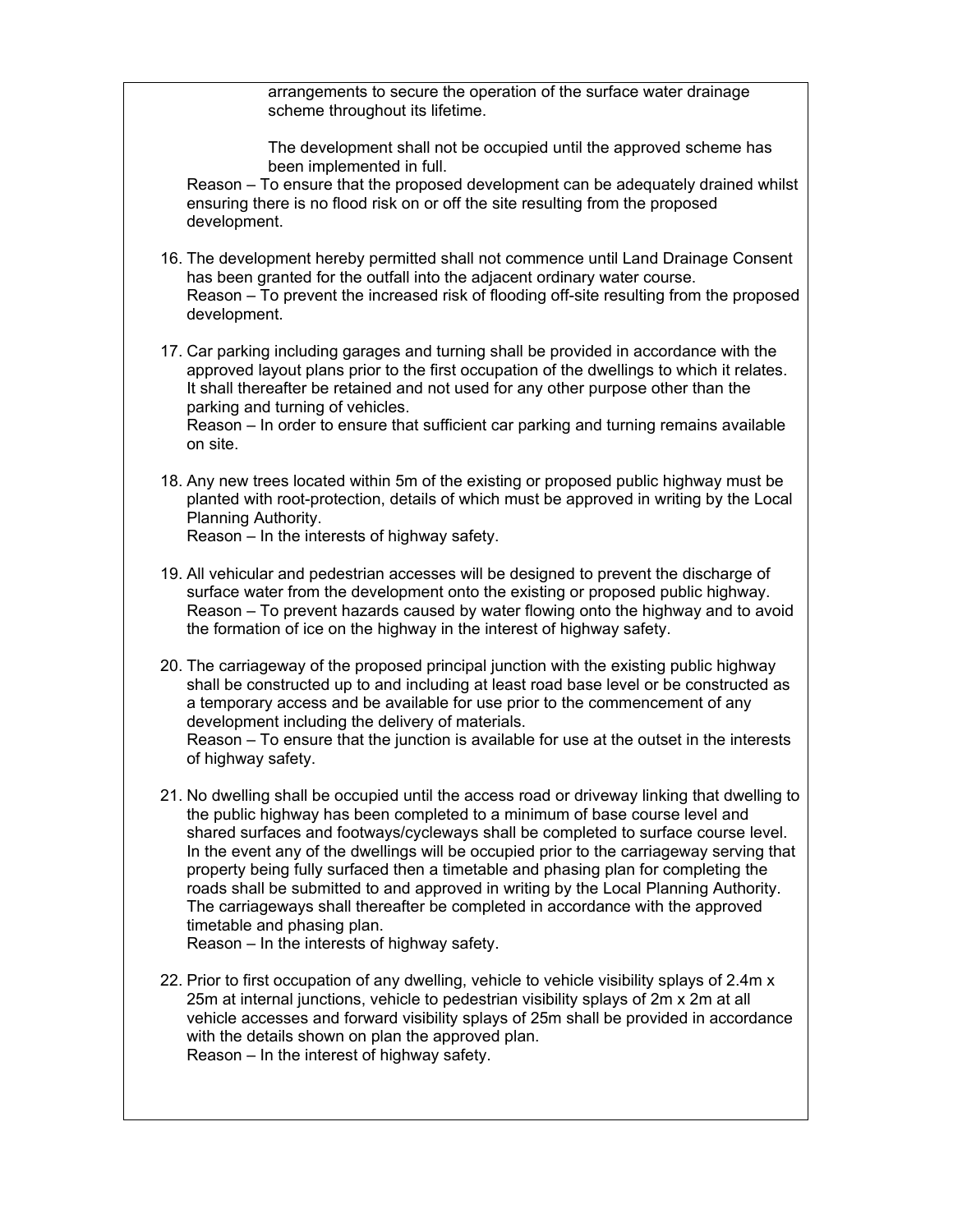- 23. The developer shall carry out a joint pre-condition highway survey for the full extent of highway including verges with the Local Highway Authority 500m either side of the proposed access on Cold Overton Road before site traffic commences. The results of the inspection will be provided by way of a photographic survey by the developer to the Local Highway Authority. A similar inspection will take place on completion of the development to assess any damage and remediation required. Reason – In the interests of highway safety.
- 24. No development shall take place until a Construction Method Statement has been submitted to, and approved in writing by, the local planning authority. The approved Statement shall be adhered to throughout the construction period. The Statement shall provide for:
	- the parking of vehicles of site operatives and visitors
	- loading and unloading of plant and materials
	- storage of plant and materials used in constructing the development
	- the erection and maintenance of security hoarding including decorative displays and facilities for public viewing, where appropriate
	- wheel washing facilities
	- measures to control the emission of dust and dirt during construction
	- a scheme for recycling/disposing of waste resulting from demolition and construction works
	- Hours of working on site
	- Reason To ensure that the development is carried out in a manner that minimises disruption to the highway network, in the interests of highway safety and in accordance with Policy SP15.
- 25. The development shall be carried out in accordance with the recommendations in Chapter 4 the Ecological Appraisal by FPCR, dated 7 September 2021 and the submission of reserved matters shall indicate how this will be achieved. Reason – To ensure that the ecological interests of the site are protected during and after the development.

Informatives:

- CIL note
- Highway informatives

## **Site & Surroundings**

- 1. The site is located on the north side of Braunston Road, opposite the recently approved housing site on the south side, where a reserved matters application is now under consideration.
- 2. The site rises to the north from Braunston Road but also to the west from the rear of the existing houses.
- 3. The site is adjacent to the Planned Limit to Development for Oakham in both the Development Plan and the Draft Oakham and Barleythorpe Neighbourhood Plan. To the east of the site boundary are rear gardens to Hanbury Close, Warn Crescent and Hudson Close.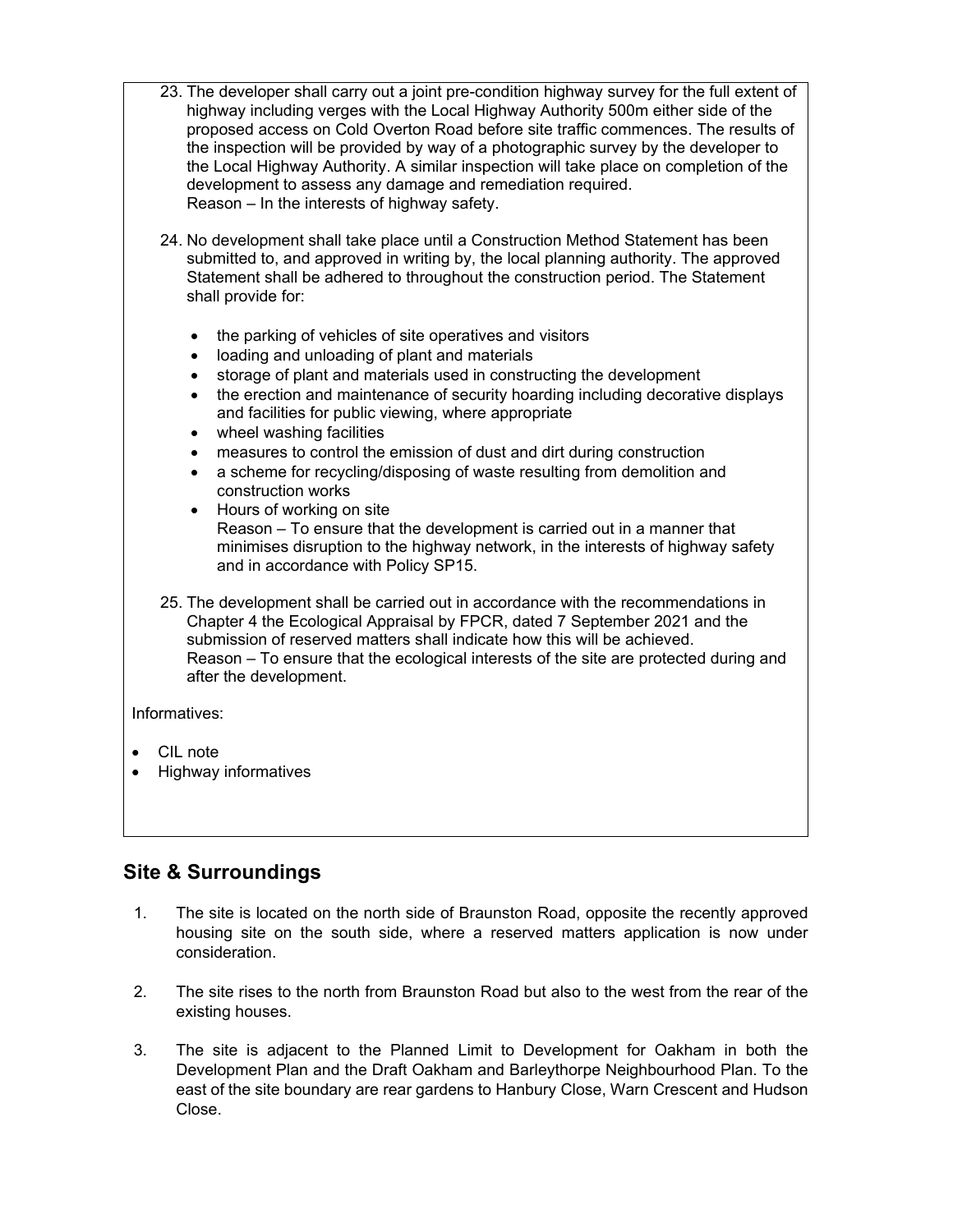- 4. There is a fairly sparse hedge fronting Braunston Road, including the odd tree. There are 2 mature trees in the centre of the site which have recently been made the subject of a Provisional Tree Preservation Order. These can be seen retained on the illustrative plan in the Appendix.
- 5. The northern boundary is a more solid tree lined hedgerow.
- 6. Overhead power lines run across the site parallel with and just to the rear of the adjoining houses (these are the same lines that run across the outline site to the south of the road).
- 7. There is a large area of open space between Braunston Road and the southern edge of Hanbury Close.

## **Proposal**

- 8. This is an outline application for up to 100 dwellings, including 30% affordable units as described above. Only access is included for full approval at this stage. An illustrative Masterplan has been as submitted and is attached as an Appendix.
- 9. This shows housing limited to lower areas of the land to avoid landscape impact, i.e. below the 135m contour. There is also an offset to avoid the overhead lines which has the benefit of keeping a separation distance from existing houses to the east.
- 10. There would be 2 separate drainage ponds at the north and south end of the site. There would be significant new planting on site including reinstatement of an ancient line of a hedgerow, adjacent to the now preserved trees.
- 11. The scheme would provide 4.22ha of accessible public open space and an additional 0.29 ha being proposed for attenuation basins; and a Locally Equipped Area for Play.
- 12. The application is accompanied by the following documents:
	- Site Location Plan
	- Site Lavout
	- Illustrative Masterplan (Revised)
	- Flood Risk Assessment and Drainage Strategy (RPS)
	- Transport Statement (RPS)
	- Landscape and Visual Appraisal (FPCR)
	- Ecological Appraisal (FPCR)
	- Heritage Impact Assessment (Cotswold Archaeology)
	- Arboricultural Impact Assessment (FPCR)
	- Affordable Housing Need and Delivery Statement (Marrons)
	- Phase 1 Site Investigation Appraisal (GRM)
	- Consultation Statement (Marrons)

## **Relevant Planning History**

None

## **Planning Guidance and Policy**

### **National Planning Policy Framework (NPPF) 2021**

Chapter 2 – Achieving Sustainable Development (inc Para 11(d) – (See text in Appendix)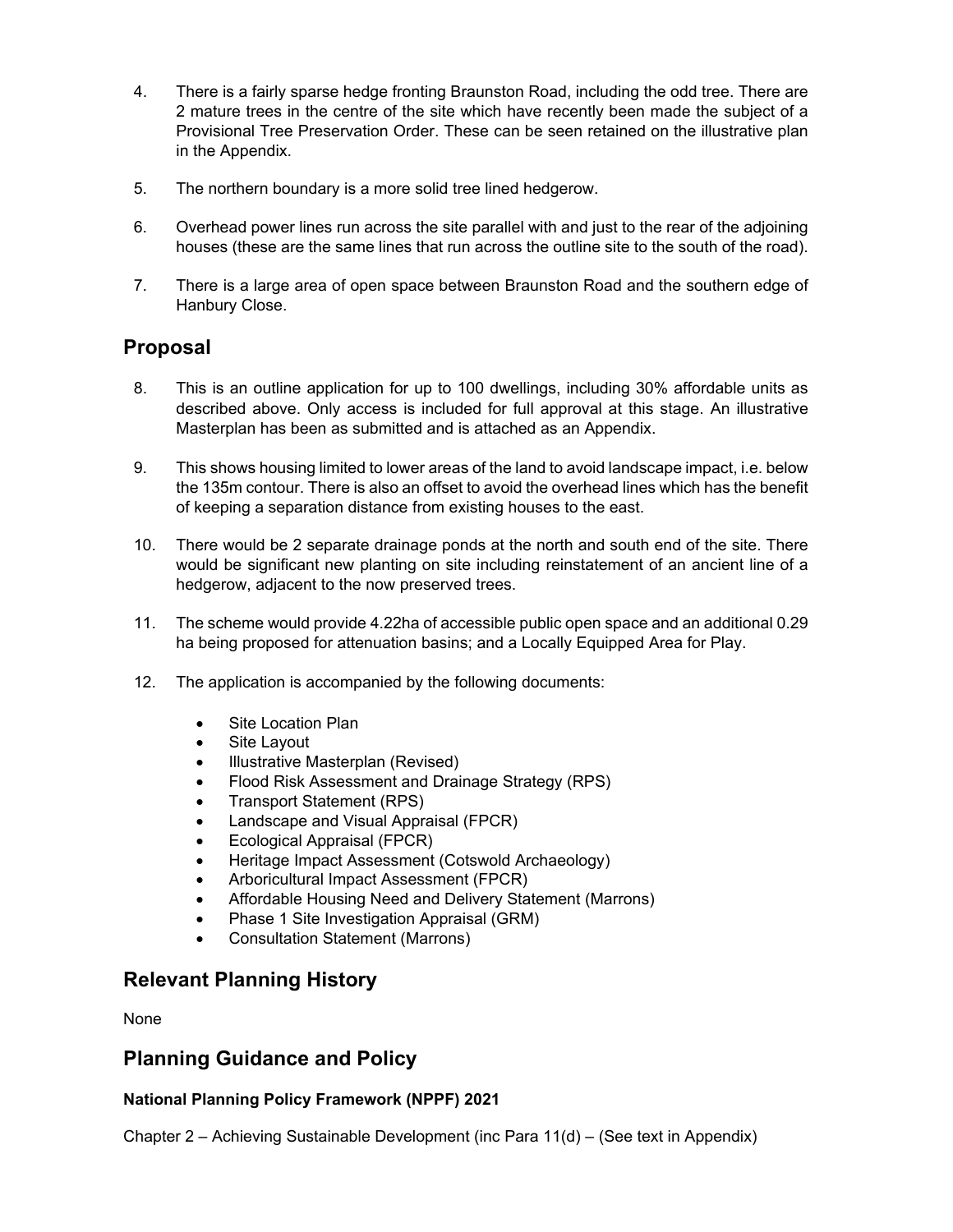Chapter 5 – Delivering a sufficient supply of homes

Chapter 11 – Making efficient use of land

Chapter 12 – Achieving well designed places

#### **Site Allocations and Policies DPD (2014)**

- SP5 Built Development in the Towns and Villages
- SP6 Housing in the Countryside
- SP9 Affordable Housing
- SP15 Design and Amenity
- SP20 The Historic Environment
- SP23 Landscape Character in the Countryside

#### **Core Strategy DPD (2011)**

- CS04 The Location of Development
- CS03 The Settlement Hierarchy
- CS08 Developer Contributions
- CS10 Housing Density & Mix
- CS11 Affordable Housing
- CS19 Promoting Good Design
- CS22 The Historic and Cultural Environment

#### **Neighbourhood Plan**

Oakham and Barleythorpe NP has now received the Examiners Report. It has yet to go to a Referendum, so carries significant but not full weight.

Proposals for residential development in the countryside will be determined in accordance with national planning policies and with local planning policies where they are consistent with national planning policy for the countryside:

- a. will be strictly limited to that which has an essential need to be located in the countryside to support the rural economy;
- b. involving the conversion and re-use of appropriately located and suitably constructed rural buildings, will be supported provided that it can be demonstrated that it is unviable to continue the previous rural activity (with evidence that the site has been marketed for its previous rural-economy use for a period of 12 months at a suitable price, with no serious interest being received);

must be of a scale appropriate to the existing location and consistent with maintaining and enhancing the environment and rural distinctiveness of the surrounding countryside.

Policy 2: Delivering Good Design Policy 3: Housing affordability and Local Connection Policy 10: Protection of the Natural Environment

## **Officer Evaluation**

#### Neighbourhood Plan

- 13. The NP is still awaiting a date for a Referendum so does not carry full weight.
- 14. Policy 1 Residential Development Management justification text sets out the policy has to be in line with the adopted Rutland Local Plan and recognises the NP area will provide for sustainable and limit development within the PLD.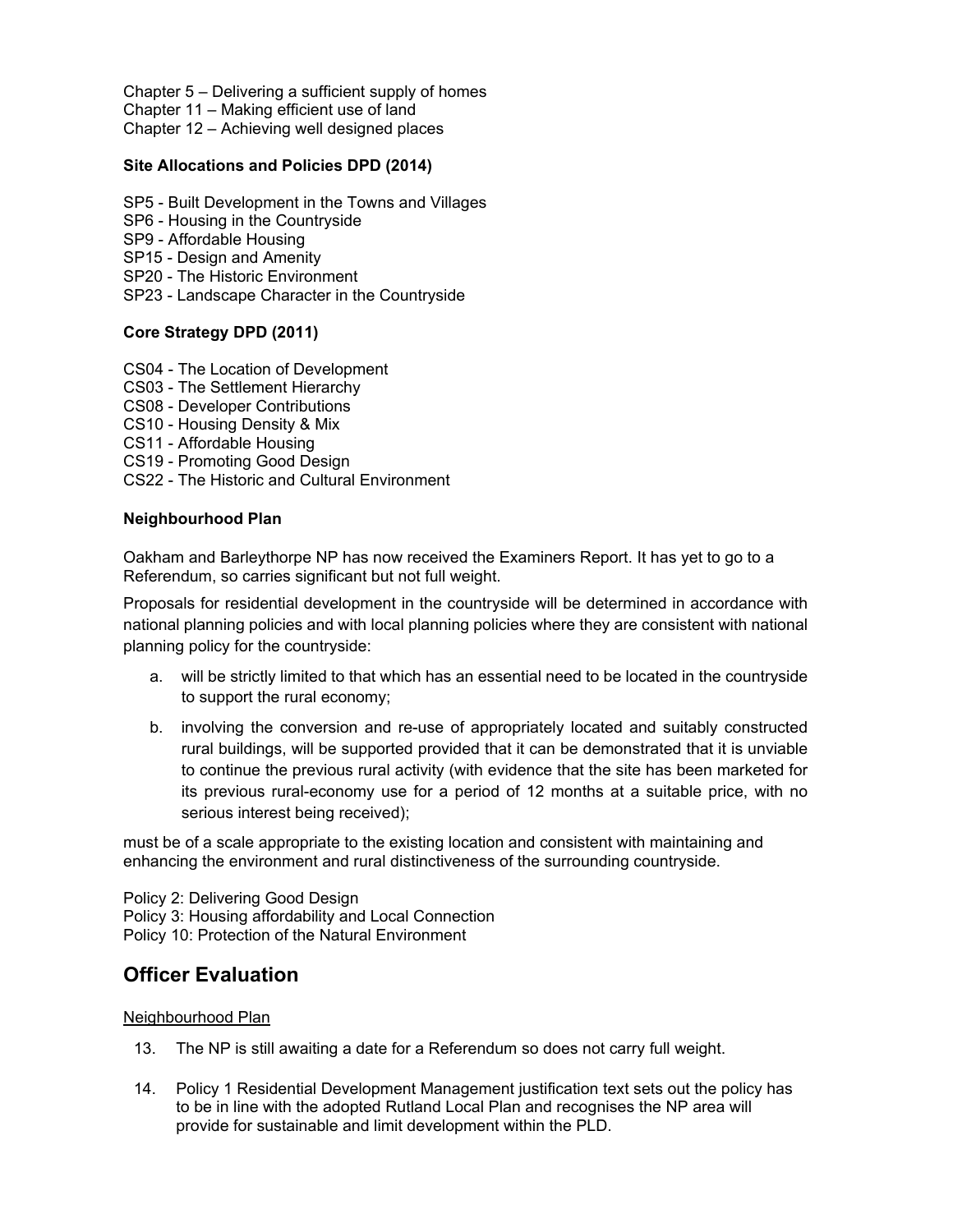- 15. The policy now states proposals for residential development of 10 or more dwellings will not be supported outside sites allocated in the Rutland Local Plan (current, or future reviews). It also refers to residential development in the countryside will be determined in accordance with national planning policies and with local planning policies where they are consistent with national planning policy for the countryside.
- 16. Given that the NP doesn't allocate any sites then development outside the PLD for Oakham and Barleythorpe will need be determined in accordance with the Local Plan and national planning policies as set out in the policy. This means that Para 11(d) of the NPPF is engaged at the present time.

### Principle of the use

- 17. The site is outside the PLD for Oakham in the current Development plan.
- 18. In view of the withdrawal of the Local Plan Review, the Council can no longer demonstrate a 5 year Housing Land Supply as required by the NPPF. On this basis Para 11(d) of the NPPF is engaged and the housing locational policies of the current development plan are to be considered out of date. This means that the Para 11(d) carries significant weight as a material consideration in the determination of this application. The current figure is 3.4yrs supply. This will be updated again commencing at the end of March but it is not expected to have changed significantly. An outline permission does not add to the supply until possibly year 3 or the Reserved Matters are approved.
- 19. There is therefore a presumption in favour of sustainable development. Oakham is the most sustainable settlement in the County and main focus for new housing. The scheme also meets the 3 tests of sustainability, i.e., economic, social and environmental as set out in NPPF para 8.
- 20. The National Planning Policy Framework (NPPF) (July 2021) is a material consideration in planning decisions. At the heart of the NPPF is a presumption in favour of sustainable development. For decision-taking (paragraph 11) this means:
	- Approving development proposals that accord with an up-to-date development plan without delay; or
	- Where there are no relevant development plan policies, or the policies which are most important for determining the application are out-of-date, granting permission unless:
	- The application of policies in the Framework that protect areas or assets of particular importance provides a clear reason for refusing the development proposed; or
	- Any adverse impacts of doing so would significantly and demonstrably outweigh the benefits, when assessed against the policies in the Framework as a whole.
- 21. Consideration should be given to footnotes 6 and 7 of the NPPF, as well as other relevant paragraphs of the NPPF.
- 22. Footnote 8 also sets out the circumstances whereby planning policies will be considered to be out of date. This states:

*This includes, for applications involving the provision of housing, situations where the local planning authority cannot demonstrate a five year supply of deliverable housing sites (with the appropriate buffer, as set out in paragraph 74); or where the Housing Delivery Test indicates that the delivery of housing was substantially below (less than 75% of) the housing requirement over the previous three year.*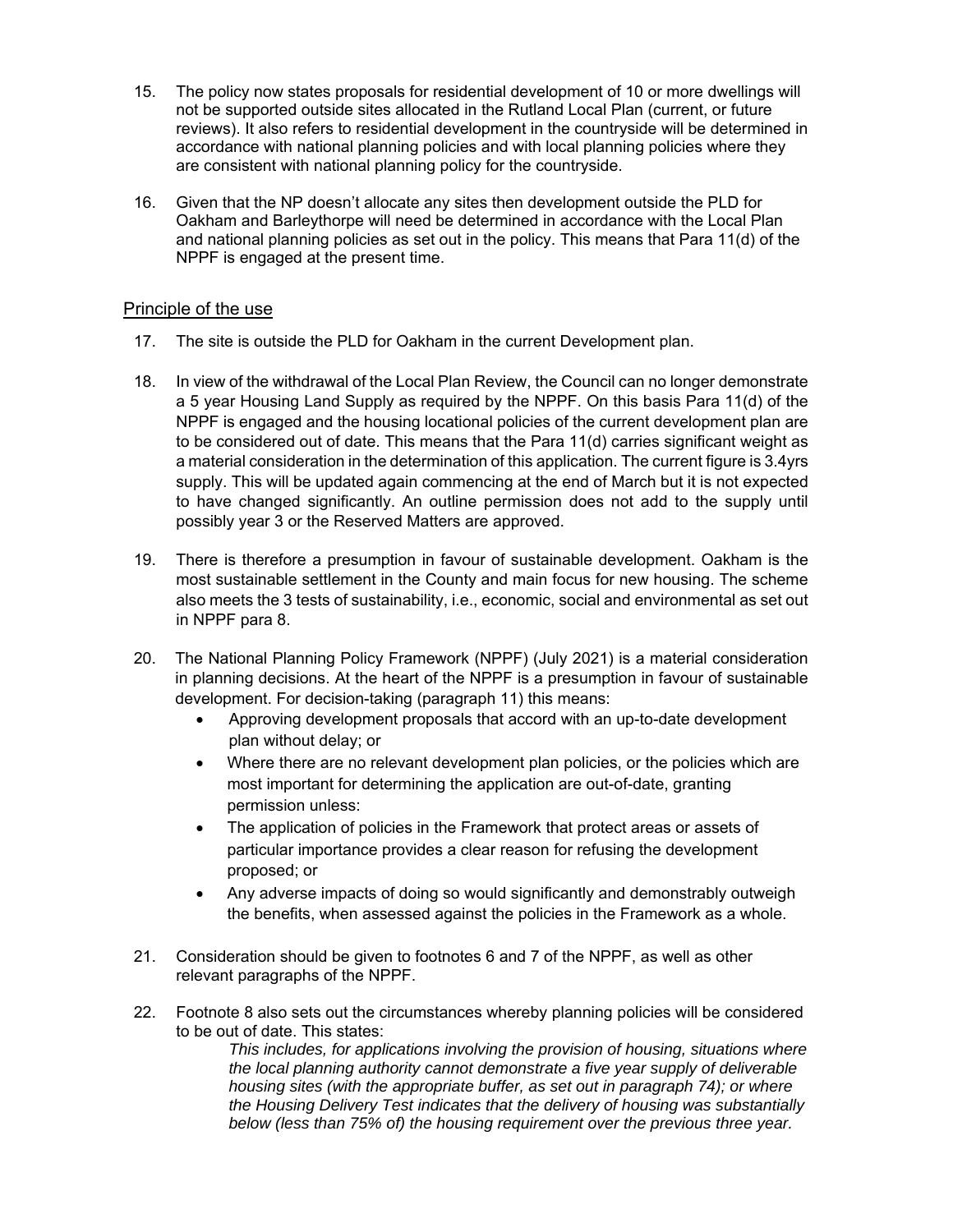- 23. Planning law requires that applications for planning permission must be in accordance with the Development Plan unless material considerations indicate otherwise.
- 24. As of 1st September 2021, policies which are most important for determining the application contained within the Development Plan are deemed to be 'out of date'.
- 25. The illustrative layout follows the advice in the Rutland Design Guide in that it provides clusters of outward facing dwellings such that no rear boundaries face onto a road. The road hierarchy is appropriate with smaller lanes and shared surfaces bearing off the main access road.
- 26. The detailed reserved matters layout would need to include street trees as required by the NPPF.
- 27. The scheme provides a generous amount of open space and a play area.
- 28. The nearest bus stop is located within 230m of the site providing a bus service connecting to the town centre. Oakham Train Station is approximately 1.3km from the site. Footpath links are shown through Hanbury Way and Hudson Close.
- 29. The applicant confirms the site is available and achievable.
- 30. In terms of deliverability, the Strategic Housing and Economic Land Availability Assessment Report (SHEELA) (Dec 2019) for this site stated that it is developable. This site does have a red RAG rating for landscape but due to its location adjacent to the main town of Oakham it requires further consideration and therefore is identified as suitable at this point in time, subject to further assessment. The following is an extract from the SHEELA, Appendix A:

| <b>Consideration of Suitability following technical consultation</b> |                                                                                                                                                |              |  |  |  |
|----------------------------------------------------------------------|------------------------------------------------------------------------------------------------------------------------------------------------|--------------|--|--|--|
| <b>Initial Highway Officer</b>                                       | Outside of 30mph limit however good visibility and on a straight road.                                                                         |              |  |  |  |
| <b>Comments</b>                                                      |                                                                                                                                                |              |  |  |  |
| <b>Relationship to</b>                                               | Connected to settlement along full extent of eastern boundary and has frontage onto Braunston Road. There are potential issues relating to the |              |  |  |  |
| <b>Settlement Comments</b>                                           | impact on the character of the settlement and therefore further assessment particularly with regard to landscape is required in order to       |              |  |  |  |
|                                                                      | establish the suitability status. The site is therefore identified as potentially suitable subject to further assessment.                      |              |  |  |  |
| Topography                                                           | Sloping site.                                                                                                                                  | А            |  |  |  |
| <b>Green Infrastructure</b>                                          | No loss or impact.                                                                                                                             | G            |  |  |  |
| <b>Important Open Space</b>                                          | Not designated.                                                                                                                                | G            |  |  |  |
| <b>Rights of Way</b>                                                 | None.                                                                                                                                          | G            |  |  |  |
| <b>National Ecology</b>                                              | Site within Ramsar site (Rutland Water) impact Zone - nearest point of site is located 2.7km from nearest point of the                         | G            |  |  |  |
| <b>Designations</b>                                                  | Ramsar site. The site is within a Natural England Impact Zone but is unlikely to have adverse impact on any                                    |              |  |  |  |
|                                                                      | national/international designated site meaning that Natural England consultation is not required.                                              |              |  |  |  |
| <b>Local Ecology</b>                                                 | Mature trees, hedgerows and watercourse on or adjacent to the site. Surveys required include Great Crested Newts (GCN)                         | $\mathsf{A}$ |  |  |  |
| <b>Designations</b>                                                  | (ponds close by and GCNs within 50m); and badger. Mitigation includes retention of hedges with 5m buffer zone natural                          |              |  |  |  |
|                                                                      | vegetation; other mitigation pending surveys.                                                                                                  |              |  |  |  |
| <b>Heritage</b>                                                      | Site not within 50m of Built Heritage Asset. No significant impact likely.                                                                     | G            |  |  |  |
| Archaeology                                                          | Known archaeological remains on site include cropmarks of rectangular enclosure. Known Archaeological remains within                           | A            |  |  |  |
|                                                                      | vicinity include further cropmarks. Potentially a large development area. Medium risk.                                                         |              |  |  |  |
|                                                                      |                                                                                                                                                |              |  |  |  |
| Landscape                                                            | The site is within zone 4A of the LS&C. A slightly lower capacity has been allocated because the site presents an important                    | R.           |  |  |  |
|                                                                      | landscape setting to west Oakham, emphasised by its rolling and rising relief. The existing interface between the town and                     |              |  |  |  |
|                                                                      | the site is stark, but this is insufficient justification for an extension of that development on landscape grounds. The                       |              |  |  |  |
|                                                                      | prominence of development from public vantage points would be high. Development across higher land to the west of                              |              |  |  |  |
|                                                                      | Oakham would introduce an uncharacteristic element to settlement form. Overall high landscape sensitivity and                                  |              |  |  |  |
|                                                                      | moderate to high landscape value. The zone is allocated low capacity to accommodate proposed development.                                      |              |  |  |  |
|                                                                      | Consultation with Landscape Architect confirms agreement with initial assessment and red RAG rating.                                           |              |  |  |  |
| <b>Lead Flood Authority</b>                                          | Medium flood risk throughout the site.                                                                                                         | A            |  |  |  |
| <b>Flood Risk</b>                                                    |                                                                                                                                                |              |  |  |  |
| <b>Environmental Health</b>                                          | No constraints known, contamination unlikely. No other detrimental environmental effects known.                                                | G            |  |  |  |
| & Contamination                                                      |                                                                                                                                                |              |  |  |  |
| <b>Highways Authority:</b>                                           | Outside of 30mph limit however good visibility and on a straight road.                                                                         | G            |  |  |  |
| <b>Access</b>                                                        |                                                                                                                                                |              |  |  |  |
| <b>Highways Authority:</b>                                           | Current highway comments identify that the development on its own is unlikely to impact on wider road network. Past                            | A            |  |  |  |
| <b>Wider Road Network</b>                                            | comments state that on its own, impact on already significant congestion on west side of Oakham likely to require                              |              |  |  |  |

170

| moderate mitigation. Cumulative development however on this side of Oakham will significantly increase traffic |  |
|----------------------------------------------------------------------------------------------------------------|--|
| congestion and require strategic scale mitigation.                                                             |  |
|                                                                                                                |  |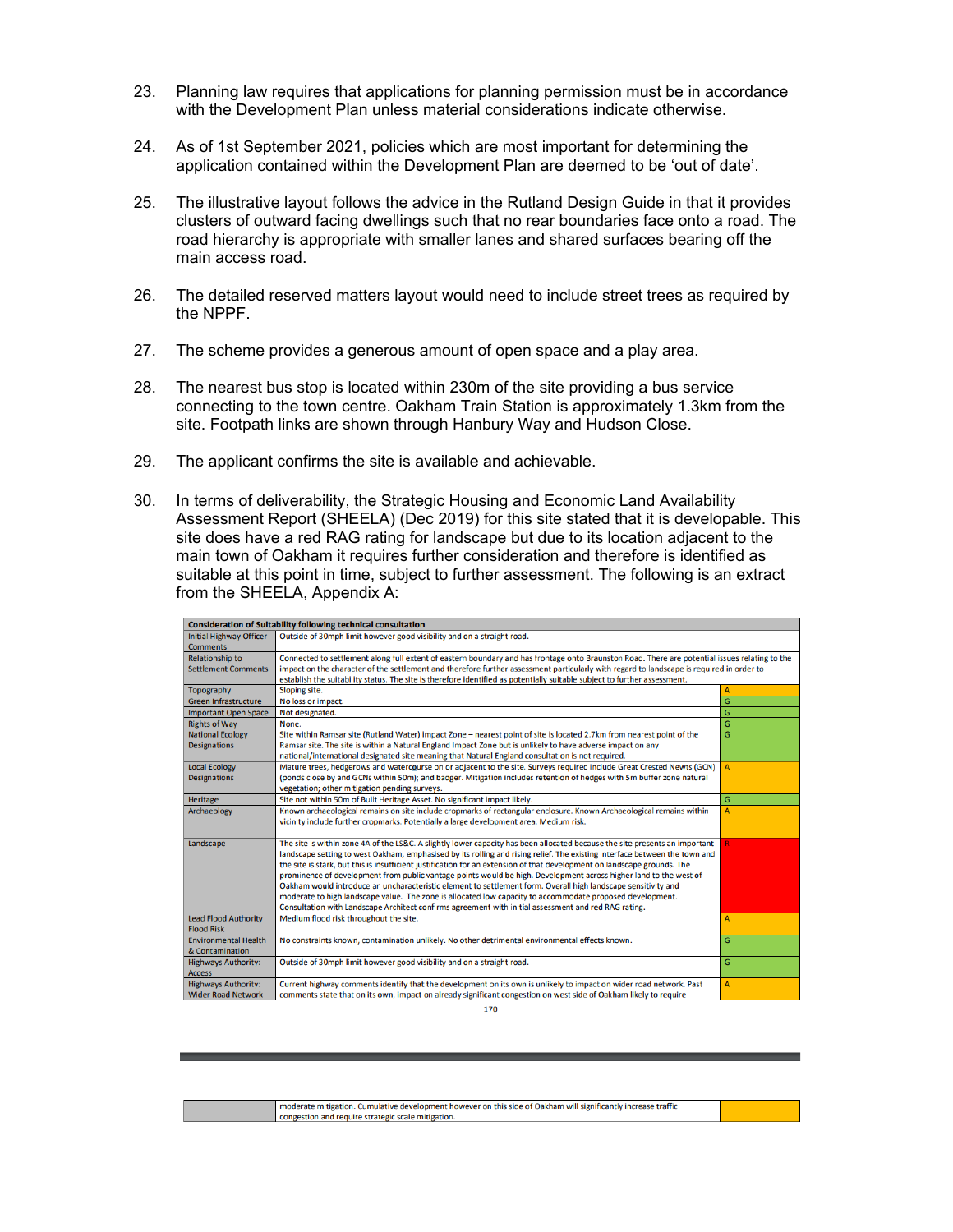31. As can be seen, the landscape issue was the only red RAG rating for the site. See further below under impact on the character of the area.

#### Brownfield Land

- 32. As in previous applications elsewhere, some residents suggest brownfield land should be targeted, especially in view of the announcement in the budget speech in October 2021.
- 33. Many residents stated there is adequate brownfield land in Rutland to cater for its housing needs (it must be assumed they mean St Georges barracks, although that alone would not have met all needs).
- 34. The current Brownfield Land Register contains just 5 sites, 2 of which already have planning permission for development (The Crescent in Ketton and Holme Close in Tinwell – total 49 dwellings). The other 3 are:
	- Land east of Seaton Rd Glaston
	- Part of the White Horse Inn Morcott, and
	- Pinfold Close North Luffenham.
- 35. These 3 sites are estimated to have the potential for between 17 and 25 dwellings. This is clearly insufficient to cater for the County's housing needs in the medium term. None of the 3 sites are in public ownership so there is no compulsion for them to come forward for development in any event.

#### Impact of the use on the character of the area

- 36. The application is accompanied by a Landscape Visual Impact Assessment, prepared in accordance with the good practice in the guidelines of the Landscape Institute.
- 37. Further up Braunston Road there is a more mature hedgerow that screens the application site from view until reaching the site boundary itself.
- 38. The Masterplan indicates a significant area of block planting along the entire western and south western boundary of the site. This will in time help soften the appearance of the development when travelling into town down the hill. This coupled with the potential to require the roadside hedge to grow, and be supplemented with more hedging and tree planting, will mean that the development would provide an appropriate edge to the town, more so than the rear gardens of the existing houses.
- 39. The site rises south to north then drops away again to the northern boundary. It also rises from east to west. Levels at the bottom south east corner are at 126m, midway along the western boundary is the highest point at 145m. Houses are limited to the east of (and thereby below) the 135m contour
- 40. The site was assessed for the withdrawn Local Plan under reference SHELAA/OAK/01, in December 2019. This concluded as follows:

*The site adjoins the built up area of Oakham along one boundary. The site is promoted for residential use and had an indicative capacity of 148 dwellings. Of the 14 sites assessed in Oakham and Barleythorpe this site scored 28 out of a possible 84. Whilst this site scored comparatively well with other sites in the site allocation assessment RAG rating which looks at constraints and accessibility, it is considered that the landscape constraint is significant and the development of the site would*  have a detrimental impact on the setting of Oakham along the western edge of the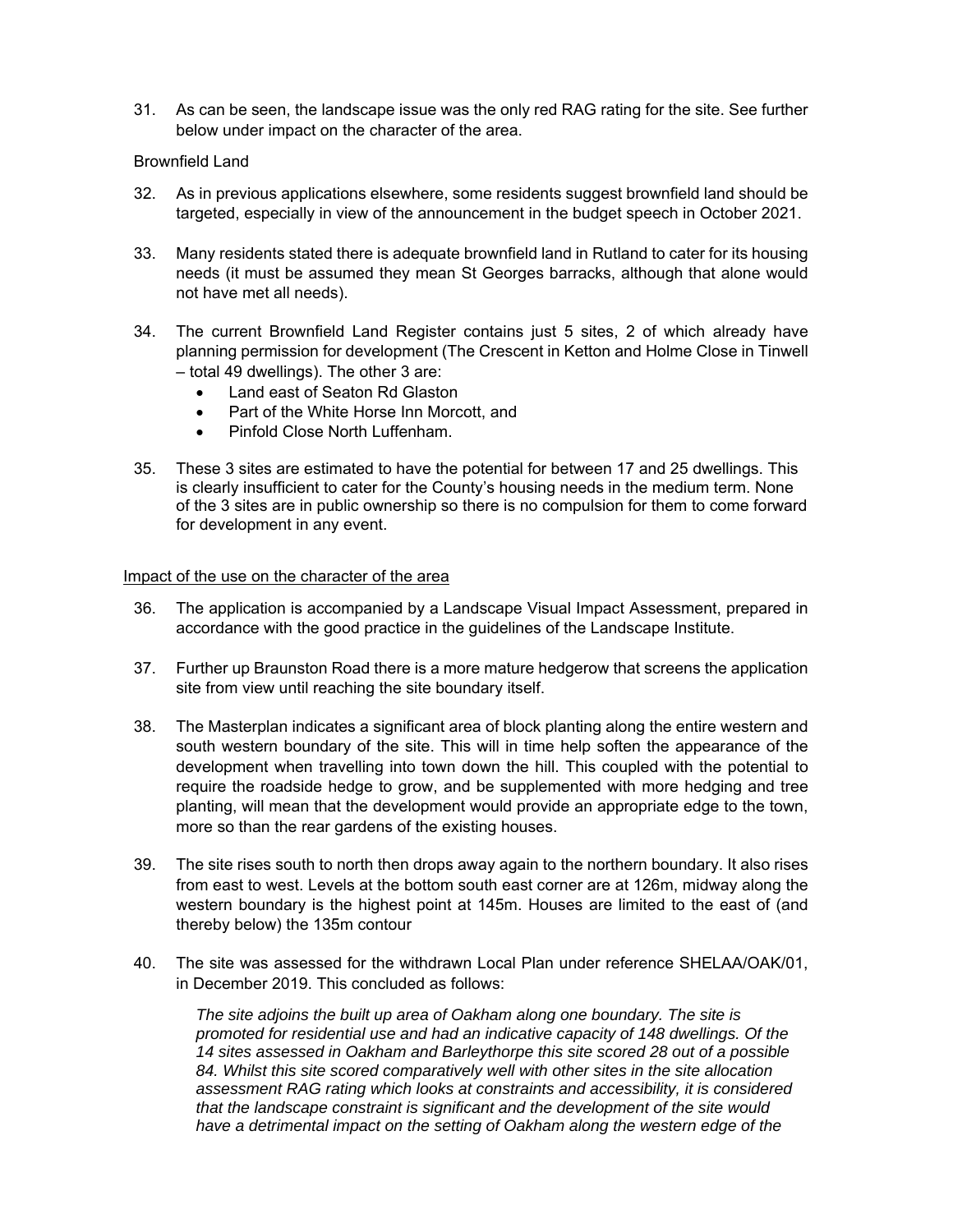*town. It is accepted that the existing built form along this edge is stark, but this does not justify extending this form of development further west into open countryside. Consultation with the Landscape Architect has confirmed this viewpoint and therefore the site is not considered suitable for allocation.* 

- 41. This was an assessment of housing across the entire site, including the higher parts, with an indicated capacity of 148 dwellings.
- 42. The Council has asked the same Landscape Consultant that carried out the original strategic assessment of the site for the Local Plan Review to comment on the finer detail now included in the application. This is attached as an Appendix to this report.
- 43. He concluded that:

*In general it is considered that the proposed residential development as indicated on the Concept Masterplan represents an appropriate landscape-led scheme that considers the site's key sensitivities, constraints and opportunities. The illustrative layout on the masterplan shows that an appropriate new western edge to Oakham can be created in this location without resulting in overriding significant adverse landscape and visual effects.* 

- 44. The Landscape Visual Impact Assessment submitted with the application is accurate and means that the landscape issues identified at the strategic level in 2019 have been acknowledged and adequately addressed by limiting the layout of new housing to the lower portions of the site, and avoiding sky-lining at the top of the hill.
- 45. The Landscape Consultant also made recommendations about the location of 2.5 storey houses in particular. This would need to be assessed at the Reserved Matters stage but is included in Condition 7 above.
- 46. The RAG rating in the SHEELA is not therefore entirely relevant to this proposal which has specifically taken on board that strategic assessment and addressed it in detail to provide an acceptable scheme.

#### Impact on the neighbouring properties

- 47. The main impact on neighbouring properties on this edge of Oakham will be loss of a view. Members are aware that this is not a reason for refusing planning permission. No-one is entitled to a view over 3rd party land.
- 48. The illustrative masterplan indicates that a wide corridor would be left between the new and existing dwellings, mainly due to the easement of the overhead lines. The new dwellings would be further from the lines that the existing. The distance between new and existing dwellings is approximately 35-45 metres. This means that the new development will not be over-dominant to neighbouring properties either.
- 49. Similarly, loss of value is not a planning consideration.

#### **Heritage**

50. No impact on heritage assets subject to pre-commencement archaeological investigation. It is not considered that a pre-determination survey is required on this site.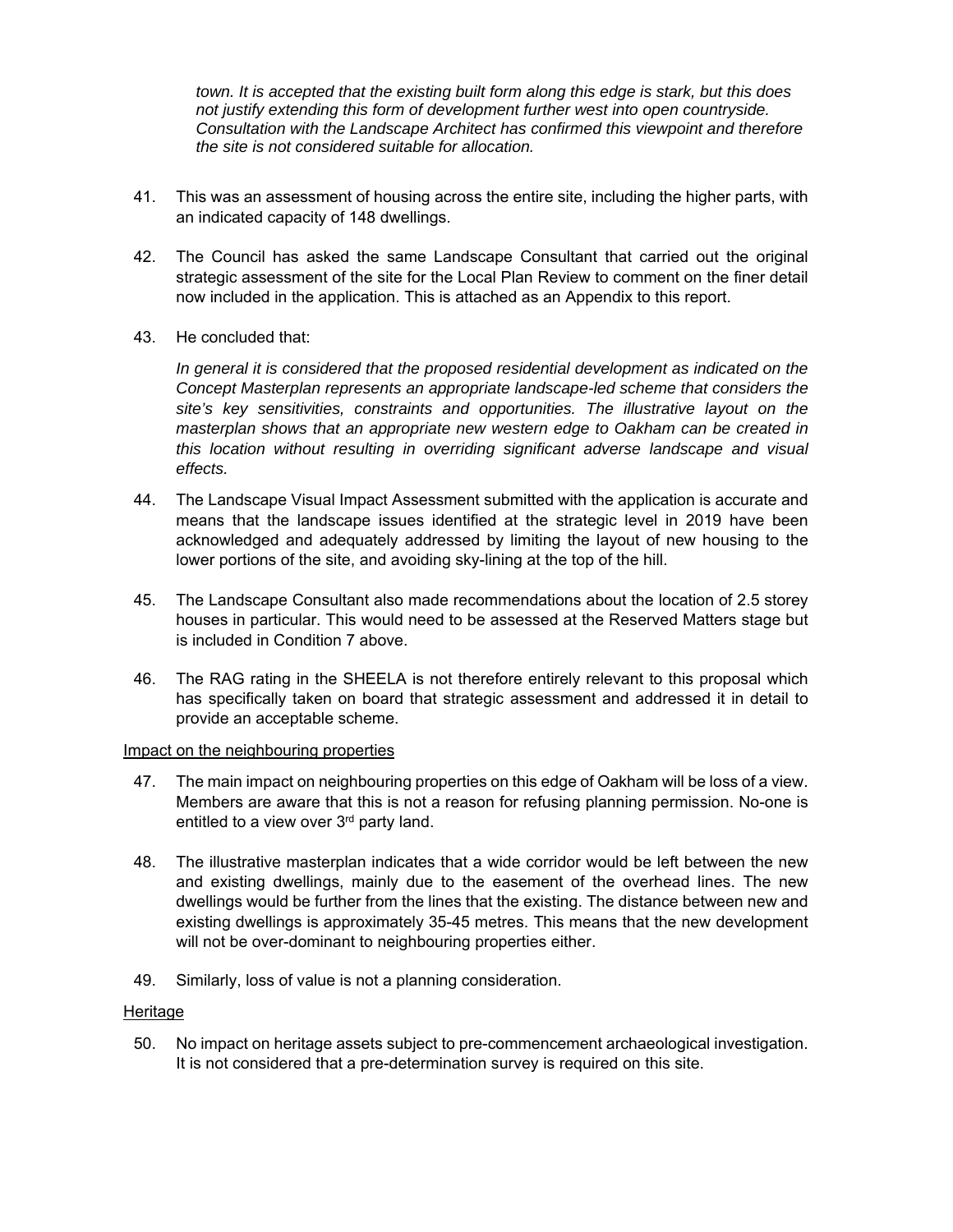#### Highway issues

51. There is no objection to the access form the highway authority. Standard conditions will be required and updated in the Addendum.

### Ecology

- 52. The Phase 1 Habitat Survey found that 7.47Ha of the site is improved grassland grazed by sheep, 0.52% tall ruderal grassland (mostly nettles) with 550m of poor quality hedgerow. There is a small area of unimproved neutral grassland on the northern boundary which not in an area for development.
- 53. No evidence of Badgers or GCN was found. Potential bat roosts occur in the trees on site but these are retained. Potential bird nesting sites are also to be retained/enhanced.
- 54. The Biodiversity 3.0 Metric headline results are provided in the reports. These indicate that with on-site habitat and hedgerow creation and enhancement opportunities, the proposals lead to an increase in habitat units of 27.4, an increase of 171.44% and an increase in Hedgerow Units of 4.01 or 221.64%, both significantly above the aspirational 10% net gain within the Environment Bill.

#### Levels

55. Levels vary considerably across the site but the reserved matters submission would need to demonstrate that the finished scheme respects the landform, the adjacent dwellings and the relationship between the new dwellings themselves. A standard levels condition is therefore recommended. There is no technical issue in principle with levels.

#### Noise

56. Noise could be a temporary issue during construction but as on other sites the use of a suitable construction management condition will help mitigate any disturbance. The adjacent dwellings are not immediately adjacent to the new build areas.

#### Section 106 Heads of Terms

57. Agreed terms:

Delivery of minimum 30% affordable housing

Delivery and long term maintenance of public open space and equipment

#### Crime and Disorder

58. It is considered that the proposal would not result in any significant crime and disorder implications.

#### **Human Rights Implications**

- 59. Articles 6 (Rights to fair decision making) and Article 8 (Right to private family life and home) of the Human Rights Act have been taken into account in making this recommendation.
- 60. It is considered that no relevant Article of that act will be breached.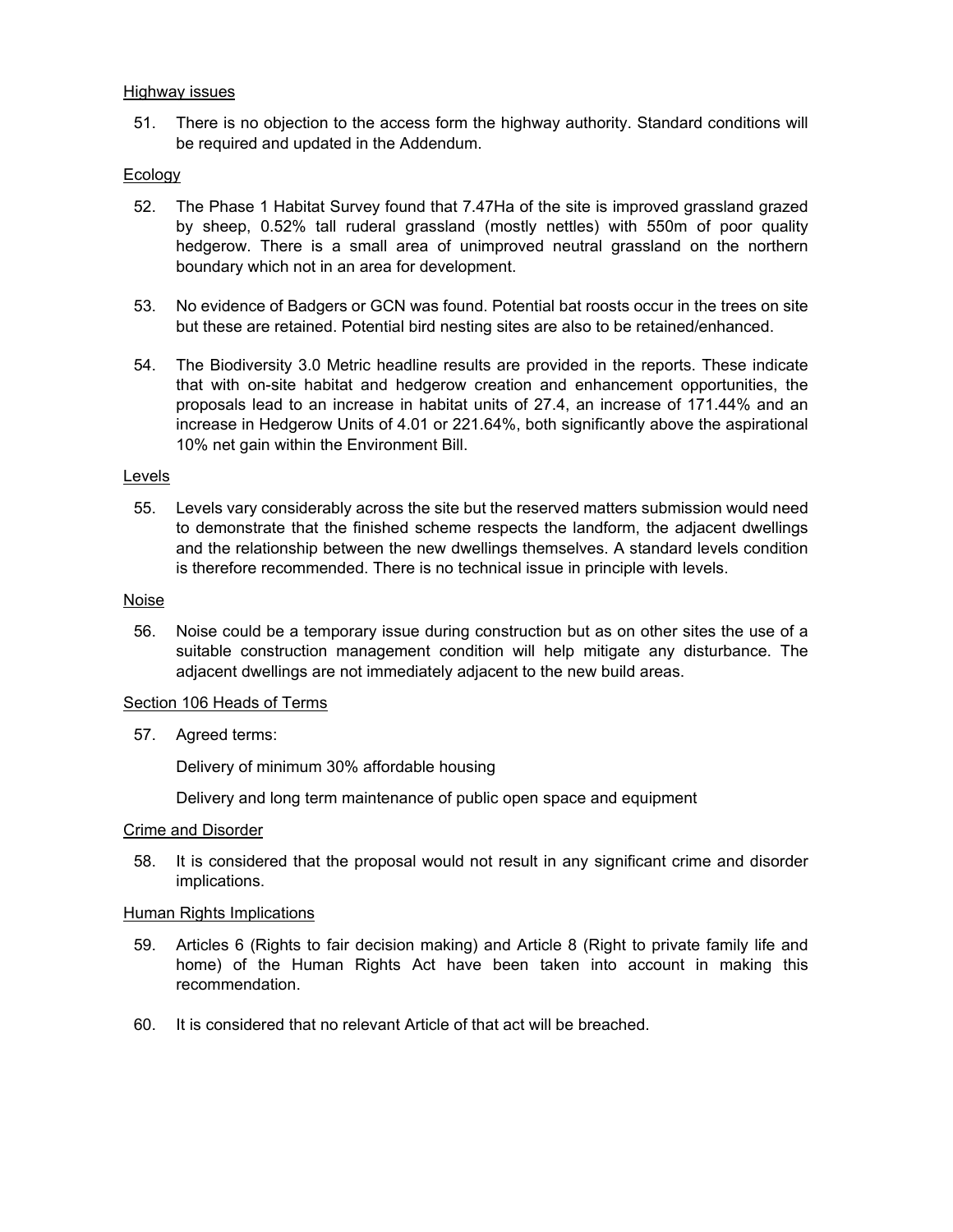## **Consultations**

### 61. **Archaeology**

Thank you for the report, I can confirm it is acceptable and it shows archaeological remains on the site in the form of an enclosure possibly Iron Age in nature.

In that context it is recommended that the current application is approved subject to conditions for an appropriate programme of archaeological mitigation, including an initial phase of exploratory trial trenching, followed, as necessary by intrusive and non-intrusive investigation and recording. The Historic & Natural Environment Team (HNET) will provide a formal Brief for the latter work at the applicant's request.

If planning permission is granted the applicant must obtain a suitable written scheme of Investigation (WSI) for both phases of archaeological investigation from an organisation acceptable to the planning authority. The WSI must be submitted to the planning authority and HNET, as archaeological advisors to your authority, for approval before the start of development. They should comply with the above mentioned Brief, and with relevant Chartered Institute for Archaeologists "Standards" and "Code of Practice". It should include a suitable indication of arrangements for the implementation of the archaeological work, and the proposed timetable for the development.

We therefore recommend that any planning permission be granted subject to the following planning conditions (informed by paragraph 37 of Historic England's Managing Significance in Decision-Taking in the Historic Environment GPA 2), to safeguard any important archaeological remains potentially present:

- 1. No demolition/development shall take place/commence until the necessary programme of archaeological work has been completed. The programme will commence with an initial phase of trial trenching to inform a final archaeological mitigation scheme. Each stage will be completed in accordance with a written scheme of investigation (WSI), which has been [submitted to and] approved by the local planning authority in writing. For land that is included within the WSI, no demolition/development shall take place other than in accordance with the agreed mitigation WSI, which shall include the statement of significance and research objectives, and
- 2. The programme and methodology of site investigation and recording and the nomination of a competent person(s) or organisation to undertake the agreed works
- 3. The programme for post-investigation assessment and subsequent analysis, publication & dissemination and deposition of resulting material. This part of the condition shall not be discharged until these elements have been fulfilled in accordance with the programme set out in the WSI.

Reason: To ensure satisfactory archaeological investigation, recording, dissemination and archiving

### 62. **Highways**

I have reviewed the revised masterplan and response to highway comments and can confirm that the LHA will support the application, subject to the awaited response from AECOM. Subject to no issues, I will be able to provide final comments including recommendations for conditions and informatives in due course.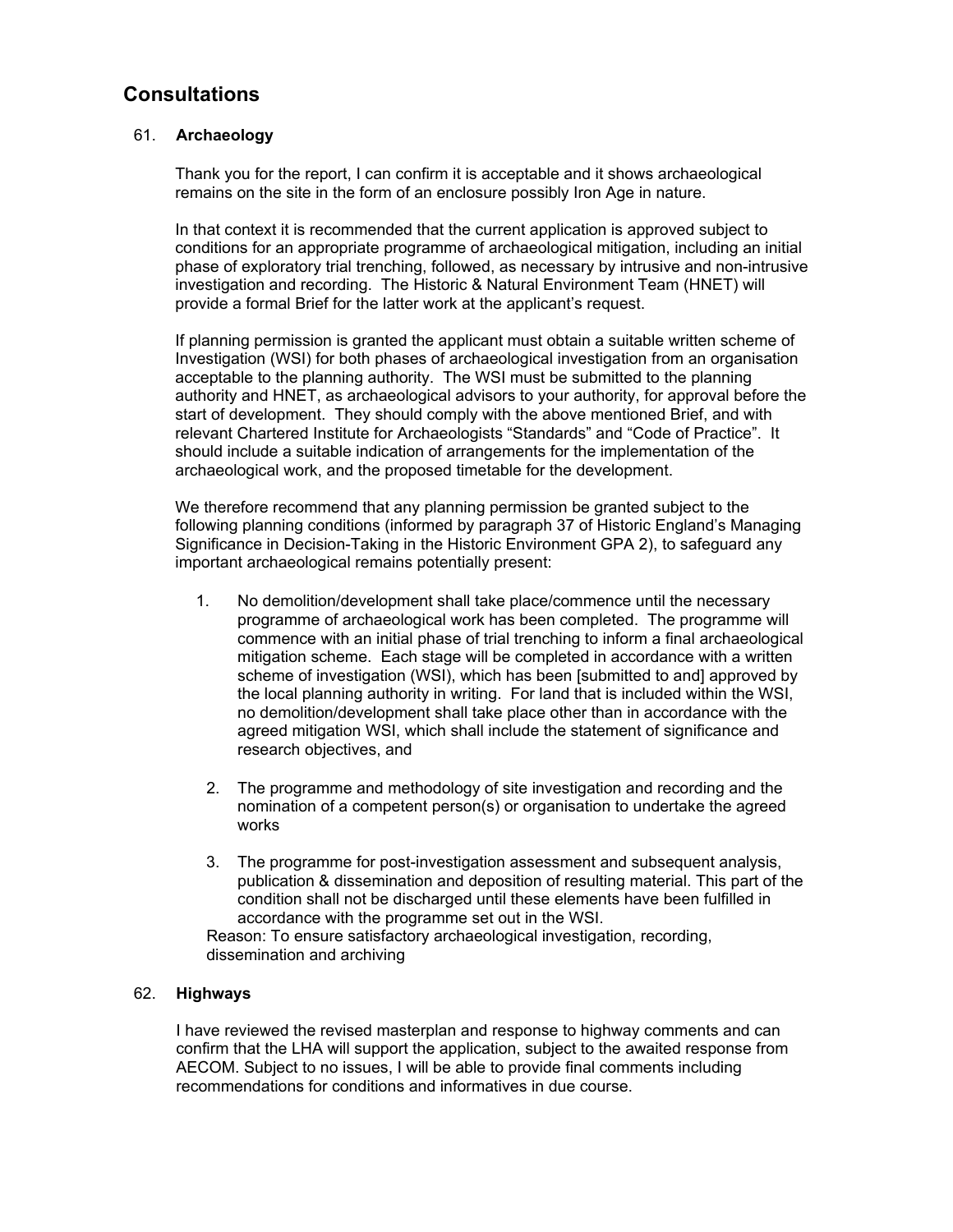One item I do not agree with is, this developer is relying on the repositioning of the speed limit/gateway feature being done under 2020/1473/MAO by a different developer. Whilst the reserved matters is currently in for that site, we cannot rely on the fact that that site will come forward first. Therefore, I will be recommending the obligation for this element of off-site work is imposed on this application too, then whomever gets to that trigger point first will need to do the work. Assuming the site opposite will get constructed before, then this applicant will not need to carry out the work as others would have completed it, so the condition will be a precaution in the slim event that they do not progress as expected.

#### 63. **Anglian Water**

#### Section 1 - Assets Affected

Our records show that there are no assets owned by Anglian Water or those subject to an adoption agreement within the development site boundary.

#### WASTEWATER SERVICES

Section 2 - Wastewater Treatment The foul drainage from this development is in the catchment of Oakham Water Recycling Centre that will have available capacity for these flows

#### Section 3 - Used Water Network

This response has been based on the following submitted documents: Conceptual Drainage Strategy The sewerage system at present has available capacity for these flows. If the developer wishes to connect to our sewerage network they should serve notice under Section 106 of the Water Industry Act 1991. We will then advise them of the most suitable point of connection.

(1) INFORMATIVE - Notification of intention to connect to the public sewer under S106 of the Water Industry Act Approval and consent will be required by Anglian Water, under the Water Industry Act 1991. Contact Development Services Team 0345 606 6087.

(2) INFORMATIVE - Notification of intention to connect to the public sewer under S106 of the Water Industry Act

Approval and consent will be required by Anglian Water, under the Water Industry Act 1991. Contact Development Services Team 0345 606 6087.

(3) INFORMATIVE - Protection of existing assets - A public sewer is shown on record plans within the land identified for the proposed development. It appears that development proposals will affect existing public sewers. It is recommended that the applicant contacts Anglian Water Development Services Team for further advice on this matter. Building over existing public sewers will not be permitted (without agreement) from Anglian Water.

(4) INFORMATIVE - Building near to a public sewer - No building will be permitted within the statutory easement width of 3 metres from the pipeline without agreement from Anglian Water. Please contact Development Services Team on 0345 606 6087.

(5) INFORMATIVE: The developer should note that the site drainage details submitted have not been approved for the purposes of adoption. If the developer wishes to have the sewers included in a sewer adoption agreement with Anglian Water (under Sections 104 of the Water Industry Act 1991), they should contact our Development Services Team on 0345 606 6087 at the earliest opportunity.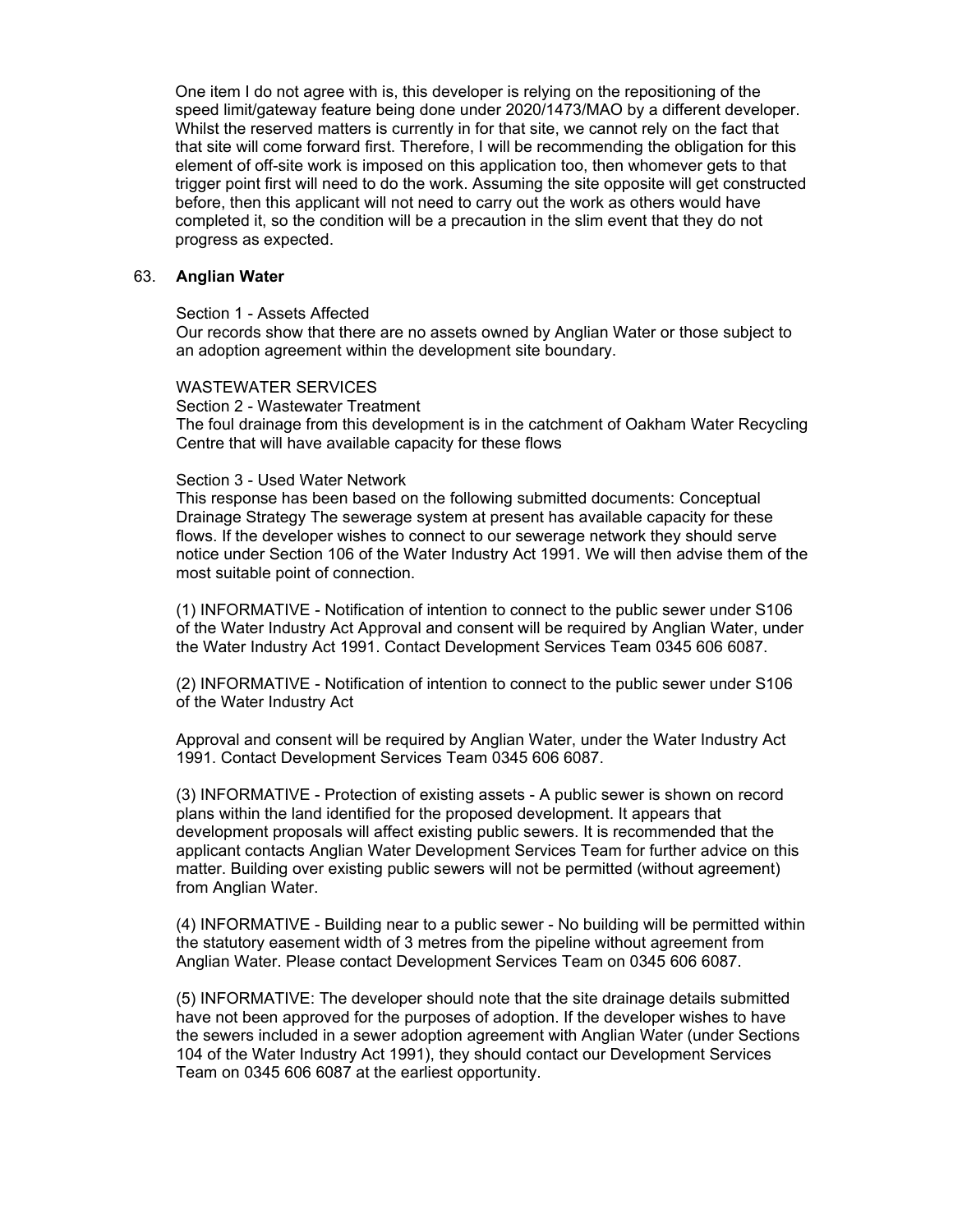Sewers intended for adoption should be designed and constructed in accordance with Sewers for Adoption guide for developers, as supplemented by Anglian Water's requirements.

Section 4 - Surface Water Disposal The preferred method of surface water disposal would be to a sustainable drainage system (SuDS) with connection to sewer seen as the last option. Building Regulations (part H) on Drainage and Waste Disposal for England includes a surface water drainage hierarchy, with infiltration on site as the preferred disposal option, followed by discharge to watercourse and then connection to a sewer.

From the details submitted to support the planning application the proposed method of surface water management does not relate to Anglian Water operated assets. As such, we are unable to provide comments in the suitability of the surface water management. The Local Planning Authority should seek the advice of the Lead Local Flood Authority or the Internal Drainage Board. The Environment Agency should be consulted if the drainage system directly or indirectly involves the discharge of water into a watercourse. Should the proposed method of surface

water management change to include interaction with Anglian Water operated assets, we would wish to be reconsulted to ensure that an effective surface water drainage strategy is prepared and implemented.

### 64. **Environment Agency**

We have no objection to the application but wish to make the following informative comments.

Flood risk

As recognised in the submitted flood risk assessment (FRA), the site is predominantly located within Flood Zone 1 of the Flood Map for Planning, with its northern boundary adjacent to a stream and areas along the bank of this stream within Flood Zone 3.

Using data provided from our Upper Gwash (2016) model, the FRA has demonstrated that existing site levels are above the 1% (1 in 100) plus 20% climate change flood levels; we are therefore satisfied that the proposed development would not be located in Flood Zone 3.

The Concept Masterplan shows all properties more than 8m of the main river, which we welcome. However, we note that this is an outline application with layout reserved and would expect this constraint to be carried over to the final plans.

Environmental permit - advice to applicant

The Environmental Permitting (England and Wales) Regulations 2016 require a permit to be obtained for any activities which will take place:

- on or within 8 metres of a main river (16 metres if tidal)
- on or within 8 metres of a flood defence structure or culverted main river (16 metres if tidal)on or within 16 metres of a sea defence
- involving quarrying or excavation within 16 metres of any main river, flood defence (including a remote defence) or culvert
- in a floodplain more than 8 metres from the river bank, culvert or flood defence structure (16 metres if it's a tidal main river) and you don't already have planning permission

For further guidance please visit https://www.gov.uk/guidance/flood-riskactivitiesenvironmental-permits or contact our National Customer Contact Centre on 03708 506 506. The applicant should not assume that a permit will automatically be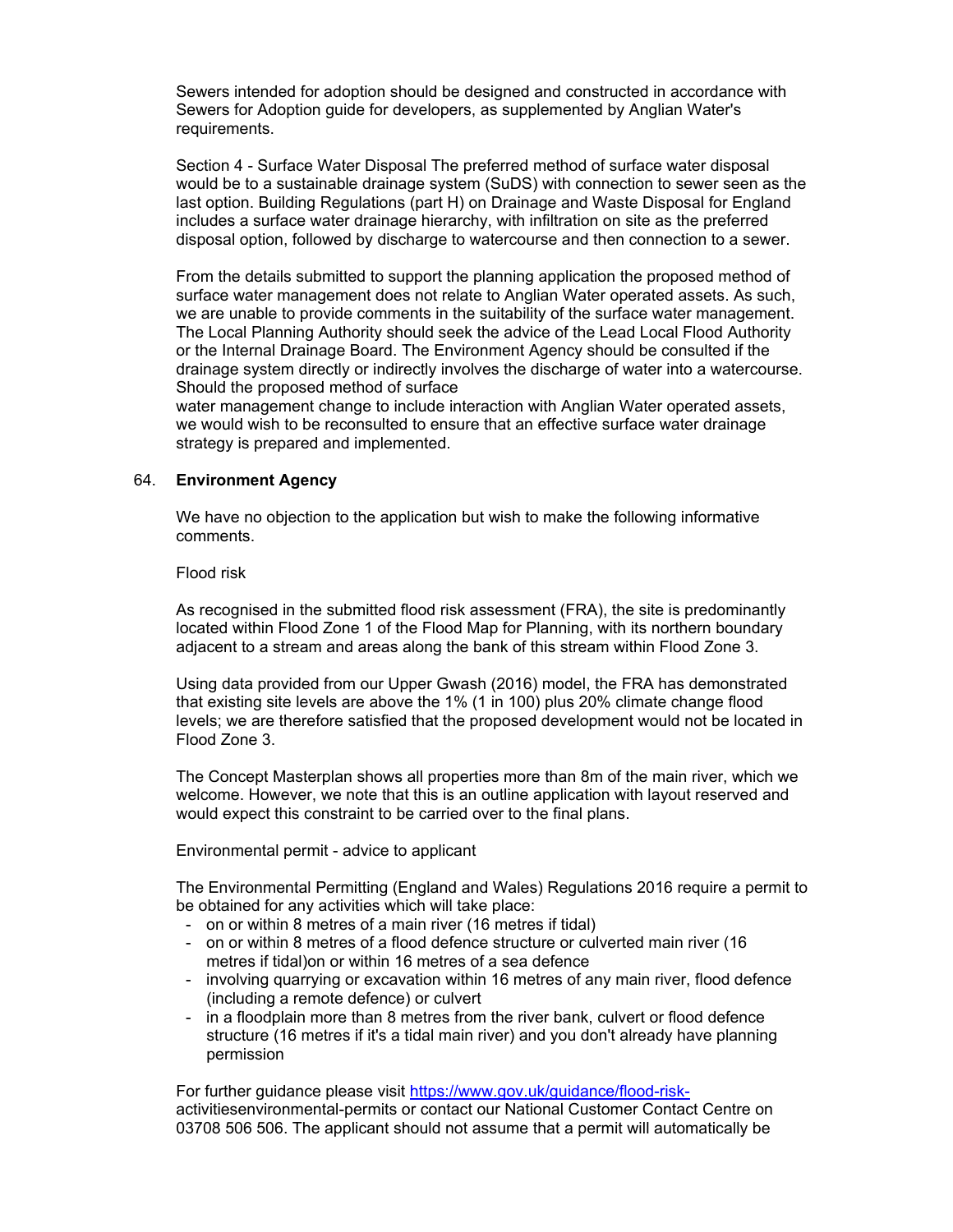forthcoming once planning permission has been granted, and we advise them to consult with us at the earliest opportunity.

Advice to the local planning authority

The following issues are not within our direct remit or expertise, but nevertheless are important considerations for managing flood risk for this development. Prior to deciding this application we recommend that consideration is given to the issues below. Where necessary, the advice of relevant experts should be sought.

- Provision of an adequate means of surface water disposal such that flood risk on and off-site is not increased.

#### 65. **Ecology Unit**

The concept masterplan shows an area of 'green space' will be incorporated as part of the development site and this will go some way to ensuring the development meets the requirement of the NPPF ( (180. d)) which states 'opportunities to improve biodiversity in and around developments should be integrated as part of their design, especially where this can secure measurable net gains for biodiversity or enhance public access to nature where this is appropriate'.

An ecology survey will need to be carried out. A biodiversity net gain calculation should be produced (preferably using DEFRA Metric 3.0) accompanied by an outline biodiversity enhancement plan. This is required to ensure that net gains/losses and the broad principles for addressing losses can be understood by the LPA when determining the application; this cannot be deferred to reserved matters or condition.

We recognise that plans may change between outline and reserved matters. Significant changes will require re-submission of an enhancement plan, biodiversity metric and recalculation of the net-losses/gains for the whole site.

### 66. **Housing Strategy**

Assuming the application is approved for 100 dwellings, there is normally an affordable housing requirement of 30. However, as a bungalow with three or more bedrooms suitable for full-time wheelchair users is requested, under paragraph B1.10 of the Planning Obligations SPD 2016 this counts as double and therefore 29 affordable homes are requested.

Out of the 29 dwellings, two-thirds would be affordable for rent which would be 19.

The affordable housing should consist of:

5 no. 1 bed 2 person house (5 affordable for rent) 10 no. 2 bed 4 person house (5 affordable for rent) (5 shared ownership) 9 no. 3 bed 5 person house (4 affordable for rent) (5 shared ownership) 2 no. 4 bed 7 person house (2 affordable for rent) 2 no. 2 bed 3 person wheelchair standard bungalow (2 affordable for rent) 1 no. 3 bed 5 person wheelchair standard bungalow (1 social rent)

Care will need to be taken to ensure that the bungalows are in locations where the topography is not unfavourable.

A suitable section 106 agreement will be needed.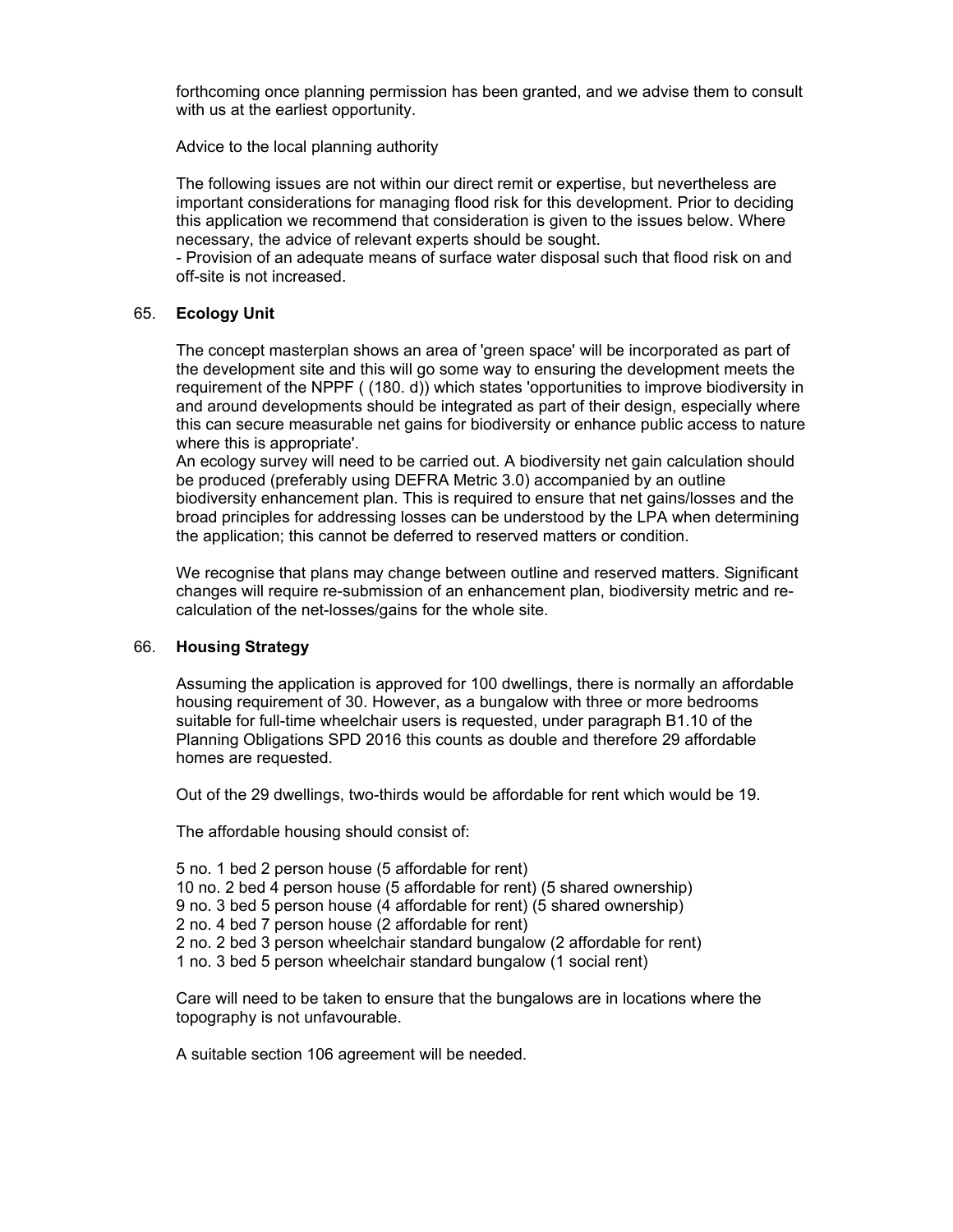#### 67. **Western Power & Distribution**

The Northern Outline Application seeks permission for the development of up to 100 dwellings with associated infrastructure. WPD's Assets run along the eastern boundary of the land subject to the Northern Outline Application.

The design. and access statement and concept masterplan submitted to RCC alongside the Northern Outline Application outline a buffer zone around WPD's Assets in the context of the proposed development's layout.

Therefore, at this stage of the Northern Outline Application, WPD understands that the applicant intends to design the development so that it will not require the diversion of WPD's Assets on the relevant land.

On this basis, WPD wishes to confirm that it supports the Northern Outline Application. As above (in the context of the Southern RMA), in the event that it is proposed that WPD's Assets are diverted underground as part of the Northern Outline Application, then WPD will no longer support the application.

We request that RCC considers WPD's comments outlined in this letter when determining the Southern RMA and Northern Outline Application respectively.

#### 68. **Leicestershire Police Designing Out Crime Officer**

I am writing to you in my capacity as the Leicestershire Police Designing out Crime Officer (DOCO). Leicestershire Police have no formal objections in principle to the application however we would like to make the following observations.

I have now visited, and have reviewed the proposed development. There is a proposed vehicle access via Braunston Road entering at the south-central point. Secondary roads then allow access to all areas of the development on the east side. There are no through routes or circulatory routes so permeability is not an issue as a result in my opinion. This appears reasonable to allow immediate response access for Emergency Services at this development without obstruction.

As part of the overall site there is a water attenuation pool and other open space to the south east corner and in the north east. Parking is in curtilage to the dwellings; a play area is located in the north end. There is open space to the west side of the site with trees and vegetation. Vehicle parking is in curtilage throughout the site in close proximity to the dwellings and consideration of gable end windows is recommended to allow improved natural observation by residents and neighbours.

Lighting throughout the site including the key vehicle entry point and other key areas such as open space should be to BS5489. A Section 38 Agreement is requested to install an electrical spur to the nearest lampposts would allow immediate installation. All pedestrian or cycle walkways should be illuminated likewise.

Consideration of the use of CCTV coverage of the key vehicle entry point is recommended to include Automatic Number Plate Recognition capability. This will add an element of general security to the development providing improved security. In the event of it being required appropriate General Data protection Act signage would need to be displayed. Due to the size and scale of this site I recommend CCTV should be considered. Wheelie bin storage and Cycles should be stored in secure areas where possible to avoid the potential for criminal use, as a ladder, mode of removal or arson risk for Bins or mode of escape in respect to Cycles.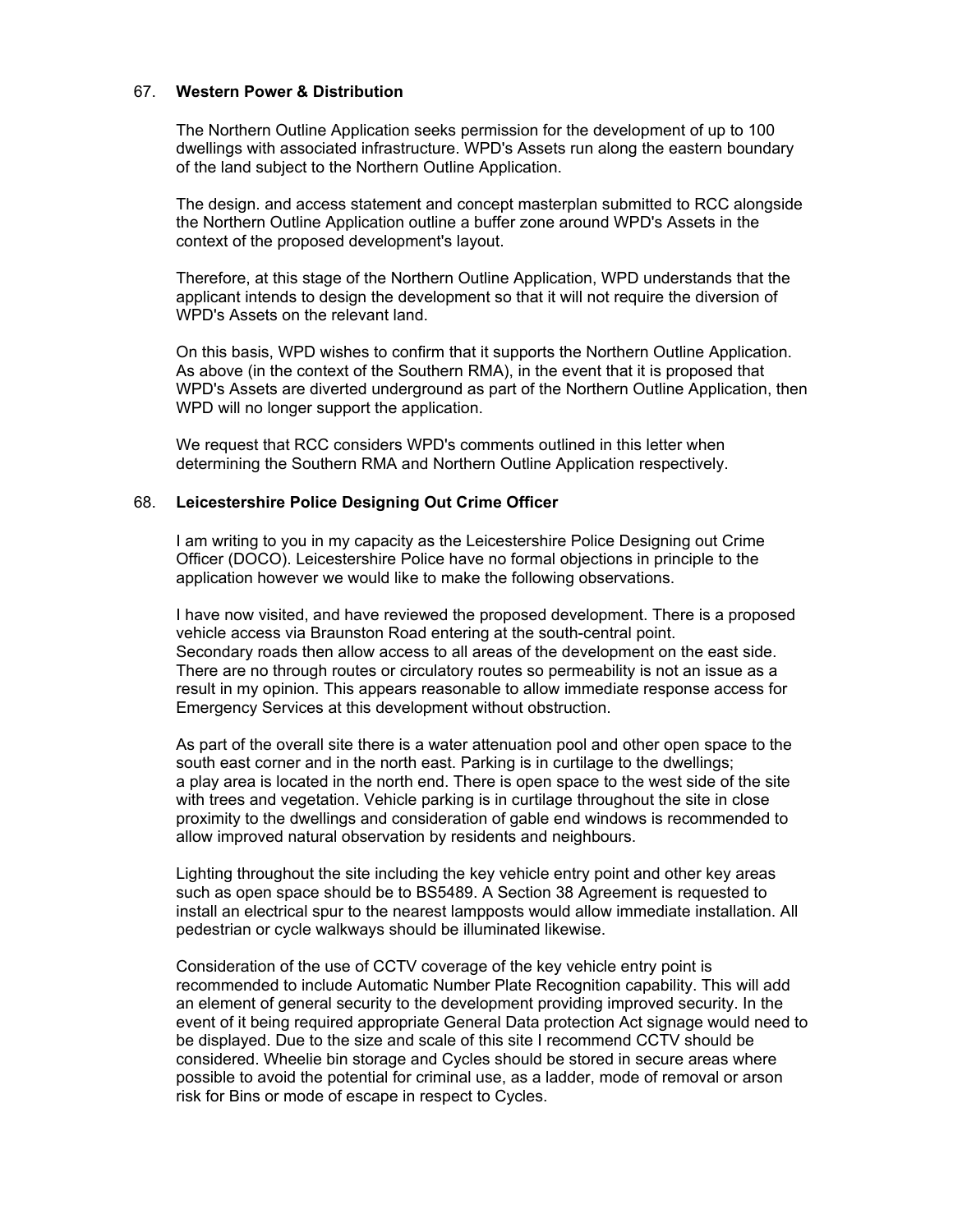#### General Recommendations

Foliage is recommended to be to a height of 1m and trees are recommended to be trimmed to have no foliage lower than 2m from the ground. This will provide a 1m clear field of vision. Bin and cycle storage is recommended to be within the perimeter of dwellings with rear shed or garage storage recommended. Perimeter enclosure is recommended to be to a height of 1.8m in a material in keeping with the development.

All door and window sets will be to PAS24 (2016) which is now included in building regulations. There are other considerations such as BS 6375 Security Locking and Fire Security and BS EN 50486 in relation to Audio and Video door entry systems.

Consideration should be made to identify the most appropriate option for this site. Dwellings are recommended to have an Alarm System to BS7958, but there are other options on the Secured by Design portal which include BS6799 in relation to wire free alarm systems. Also BS EN 50131 and PD 6662 in relation to wired systems.

- 1. Street lighting columns to BS 5489 are recommended.
- 2. Appropriate fencing should be used to enclose the perimeter and is recommended to be 1.8m in height. This can be via planting or manufactured fencing.
- 3. Key access points leading into the development should be considered for CCTV coverage supported by lighting to allow identification during day and night. This would allow vehicle and facial recognition in key areas. Appropriate signage should be in place to be compliant with the Data Protection Act.
- 4. Natural surveillance should be possible via ground level foliage being trimmed to 1m high and trees to have no foliage lower than 2m from the ground to allow a clear field of vision.
- 5. Vehicular parking is recommended to be in curtilage as part of the dwellings where possible. Communal parking should be supported by natural observation, lighting and be set in clearly defined areas to deter unauthorised access.
- 6. Consideration of Secured by Design principles is recommended and information in respect to the different standards is available on request.
- 7. Opportunities to explore the potential for S106/CIL funding should be undertaken with relevant parties if appropriate.
- 8. Dwellings are recommended to have an Alarm System to BS7958 with coverage of garages included where applicable.
- 9. Commercial sites may benefit from smoke cloaking devices to deter access and reduce potential loss.
- 10. An electrical spur is recommended under a section 38 agreement at each vehicular entry point leading into the development.
- 11. Consideration of Park Mark accreditation should be considered in the event of appropriate communal parking within the application.

# **Neighbour Representations**

69. There have been 3 letters of support, one specifically:

Sincerely hope that another plan for new housing in the area isn't turned down. My finance and myself are local Rutland neighbours and unfortunately we fear we may be priced out of the county now that we're buying our first house together. More new build affordable housing is needed, here.

- 70. There have been 246 objections from local residents (inc 8 from the same person)
	- Loss of Greenfield site
	- Site was considered sensitive to development in LP
	- Unsustainable location